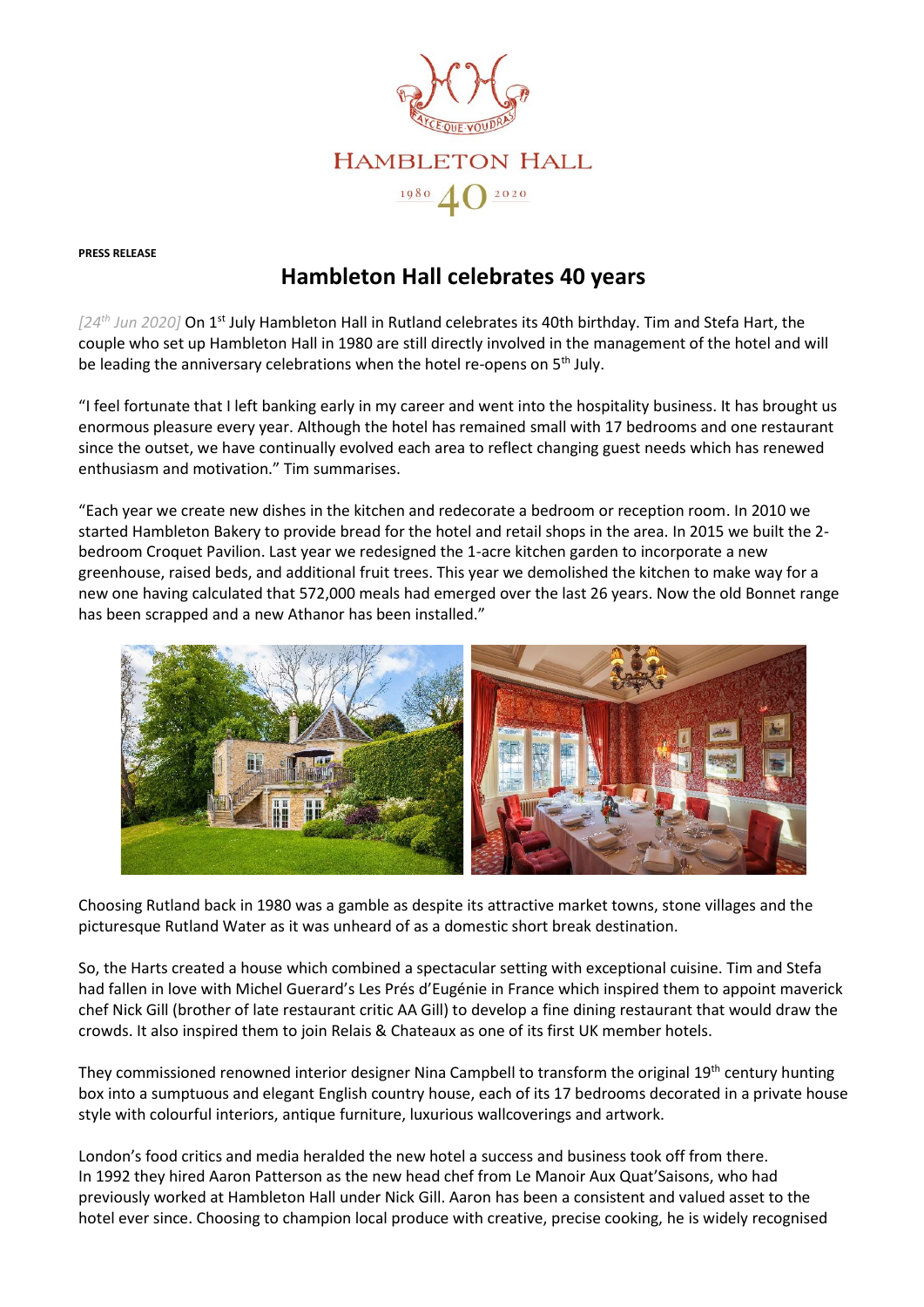for his rigorous commitment to local game and foraged vegetables. He writes his daily menus depending on what comes to the back door. With reassuring regularity, one of Aaron's many foragers or farmers will pop their head through the kitchen door in person offering incredible ingredients from blewits and puffballs to salsify, apples or Jerusalem artichokes, quince or crab apples, sea vegetables or zander, woodcock or teal. Aaron will unite these new finds with existing combinations to create recipe evolutions each day. Dishes include; breast of Merrifield duck with watermelon, feta and endive, grouse with blackberry sauce and traditional accompaniments, roast mallard with corn and a pie of its own leg meat, roast pheasant with Jerusalem artichoke and truffle, hare wellington with root vegetables and a prune and Armagnac sauce.

Hambleton Hall was first awarded a Michelin Star in 1982 and proudly holds the record as the longest retained star in the UK. It has also retained 4 AA Rosettes for decades as well as winning almost every accolade there is. Recent wins include Good Hotel Guide's Cesar winner for Best Hotel in 2017, AA Notable Wine List 2017, AA Housekeeper of the Year 2018, Good Hotel Guide's Editor's Choice 2019, The Caterer Extra Mile Award, 6th place in Harden's Top 100 Restaurants 2020.

## **Teamwork**

"The key to success and longevity in this business is the people." Explains Tim. "My core team have been with me for a combined total of 125 years!" This includes restaurant director Graeme Mathieson (36 years), Aaron (28 years), sommelier Dominique Baduel (21 years), general manager Chris Hurst (17 years), marketing manager Carolyn Turner (17 years) and housekeeper Ewa Biolonos (6 years).

Aaron agrees that the principle is the same for his brigade; "some of my team have been with me for 16 years," explains Aaron, who became a partner in the business 20 years ago. "It is rare to retain 4 chefs in the same, small kitchen for 16 years, but I think it demonstrates how much the menu and cooking styles have evolved over the years, and how this has provide the motivation we needed to stick together. I would like to thank Charlie and James and all my team for their passion, their tireless quest for perfection and their unstinting dedication to creating beautiful food over the years."



Over the years, some outstanding chefs have trained with Aaron including James Petrie, Sean Hope, Adam Stokes, Chris Denney, Gareth Ward, Peter Templehoff and John Freeman who have gone on to earn their own stars and open successful businesses.

#### **Creating a garden**

"I'm a keen gardener and like to compete with Stefa, who is the creative force behind our garden at home. The process of improving Hambleton's gardens started in earnest in the mid-1980s and continues to gather pace. It has been a matter of constant tweaking, planting and improvement." says Tim.

"Over the years, we have built a body of regulars who like what we do and plan to return. But we are aware that every day is a new day and the magic must be recreated. Nonetheless, we are benefitting now from